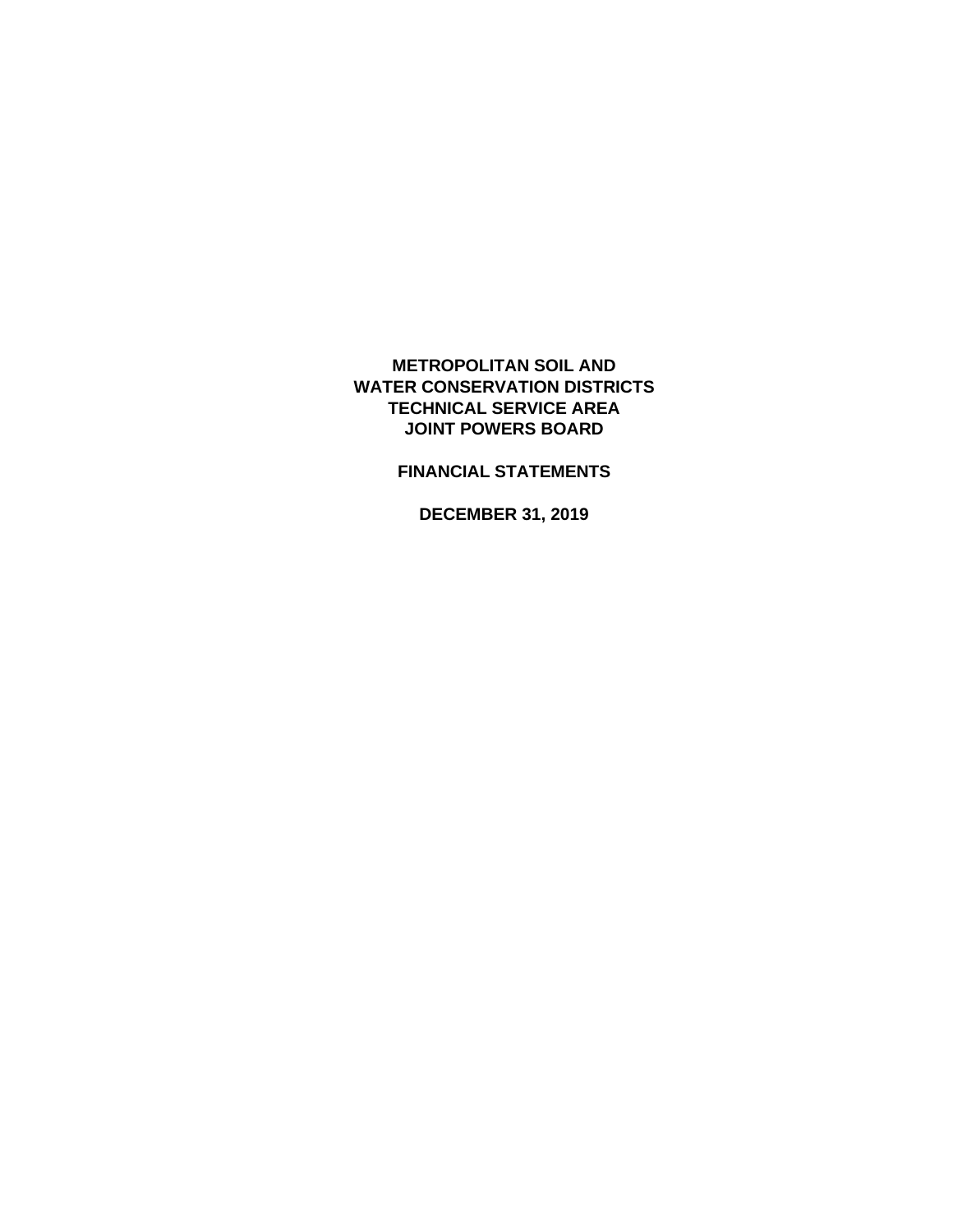# **METROPOLITAN SOIL AND WATER CONSERVATION DISTRICTS TECHNICAL SERVICE AREA JOINT POWERS BOARD TABLE OF CONTENTS FOR THE YEAR ENDED DECEMBER 31, 2019**

| <b>FINANCIAL SECTION</b>                                                                                   | Page            |
|------------------------------------------------------------------------------------------------------------|-----------------|
| Independent Auditor's Report                                                                               | 1               |
| Management's Discussion and Analysis                                                                       | 3               |
| <b>BASIC FINANCIAL STATEMENTS</b>                                                                          |                 |
| Statement of Net Position and Governmental Fund Balance Sheet                                              | 6               |
| Statement of Activities and Governmental Fund Revenues,<br><b>Expenditures and Changes in Fund Balance</b> | $\overline{7}$  |
| Notes to the Financial Statements                                                                          | 8               |
| <b>REQUIRED SUPPLEMENTARY INFORMATION</b>                                                                  |                 |
| Budgetary Comparison Statement, Budget and Actual, General Fund                                            | 14              |
| <b>ADDITIONAL REPORTS</b>                                                                                  |                 |
| Minnesota Legal Compliance                                                                                 | 15 <sub>1</sub> |
| <b>Report on Internal Control</b>                                                                          | 16              |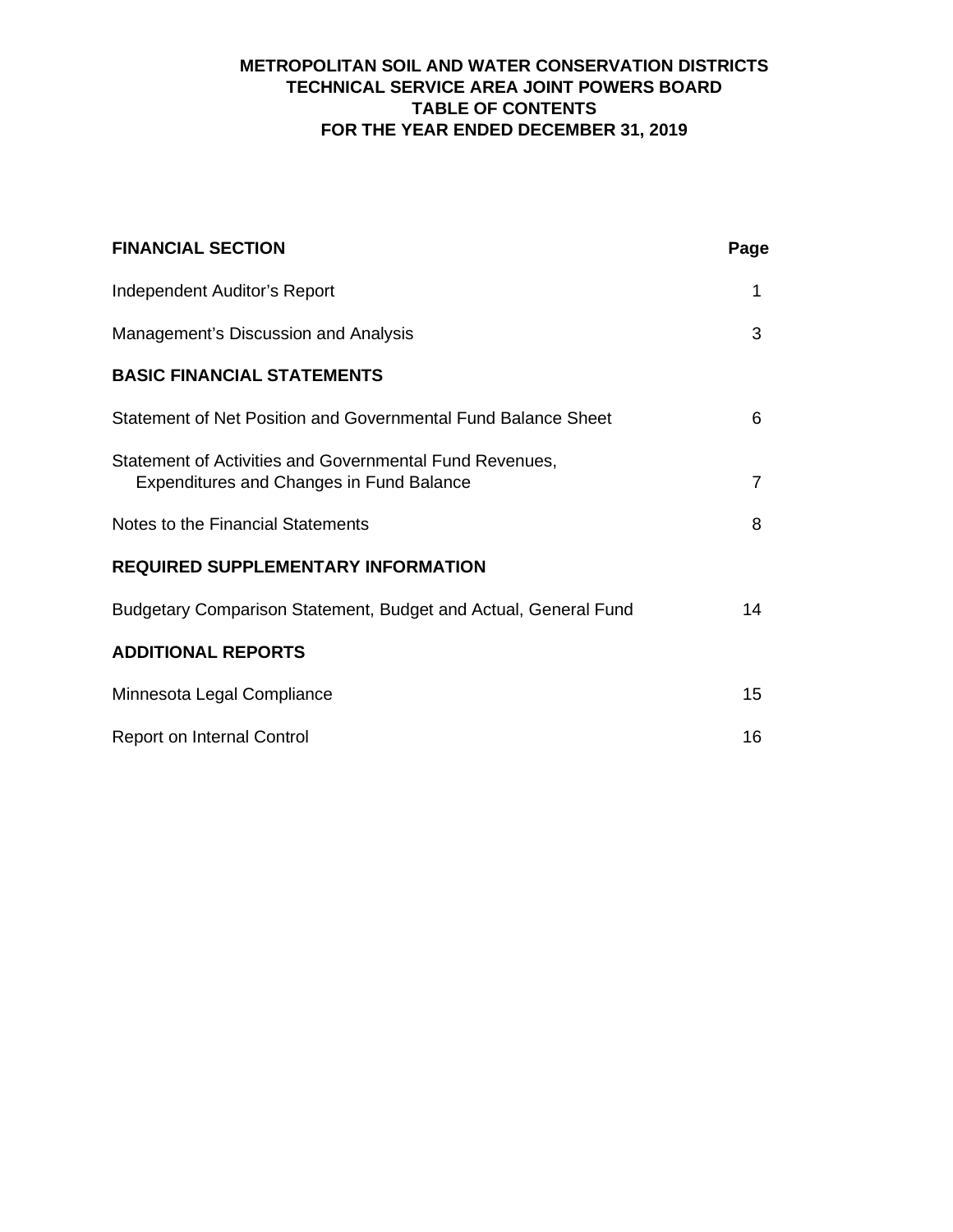**PETERSON COMPANY LTD.**<br>CERTIFIED PUBLIC ACCOUNTANTS 570 Cherry Drive | Waconia, Minnesota 55387 952.442.4408 | Fax: 952.442.2211 [| www.pclcpas.com](http://www.pclcpas.com/)

## **INDEPENDENT AUDITOR'S REPORT**

To the Board of Supervisors Metropolitan Soil and Water Conservation Districts Technical Service Area Joint Powers Board Jordan, Minnesota

#### **Report on the Financial Statements**

We have audited the accompanying financial statements of the governmental activities and the general fund of Metropolitan Soil and Water Conservation Districts Technical Service Area Joint Powers Board, Jordan, Minnesota, as of and for the year ended December 31, 2019, and the related notes to the financial statements, which collectively comprise Metropolitan Soil and Water Conservation Districts Technical Service Area Joint Powers Board's basic financial statements as listed in the table of contents.

#### **Management's Responsibility for the Financial Statements**

Management is responsible for the preparation and fair presentation of these financial statements in accordance with accounting principles generally accepted in the United States of America; this includes the design, implementation, and maintenance of internal control relevant to the preparation and fair presentation of financial statements that are free from misstatement, whether due to fraud or error.

#### **Auditor's Responsibility**

Our responsibility is to express opinions on these financial statements based on our audit. We conducted our audit in accordance with auditing standards generally accepted in the United States of America and the standards applicable to financial audits contained in *Government Auditing Standards,* issued by the Comptroller General of the United States. Those standards require that we plan and perform the audit to obtain reasonable assurance about whether the financial statements are free from material misstatement.

An audit involves performing procedures to obtain audit evidence about the amounts and disclosures in the financial statements. The procedures selected depend on the auditor's judgment, including the assessment of the risks of material misstatement of the financial statements, whether due to fraud or error. In making those risk assessments, the auditor considers internal control relevant to the entity's preparation and fair presentation of the financial statements in order to design audit procedures that are appropriate in the circumstances, but not for the purpose of expressing an opinion on the effectiveness of the entity's internal control. Accordingly, we express no such opinion. An audit also includes evaluating the appropriateness of accounting policies used and the reasonableness of significant accounting estimates made by management, as well as evaluating the overall presentation of the financial statements.

We believe that the audit evidence we have obtained is sufficient and appropriate to provide a basis for our audit opinions.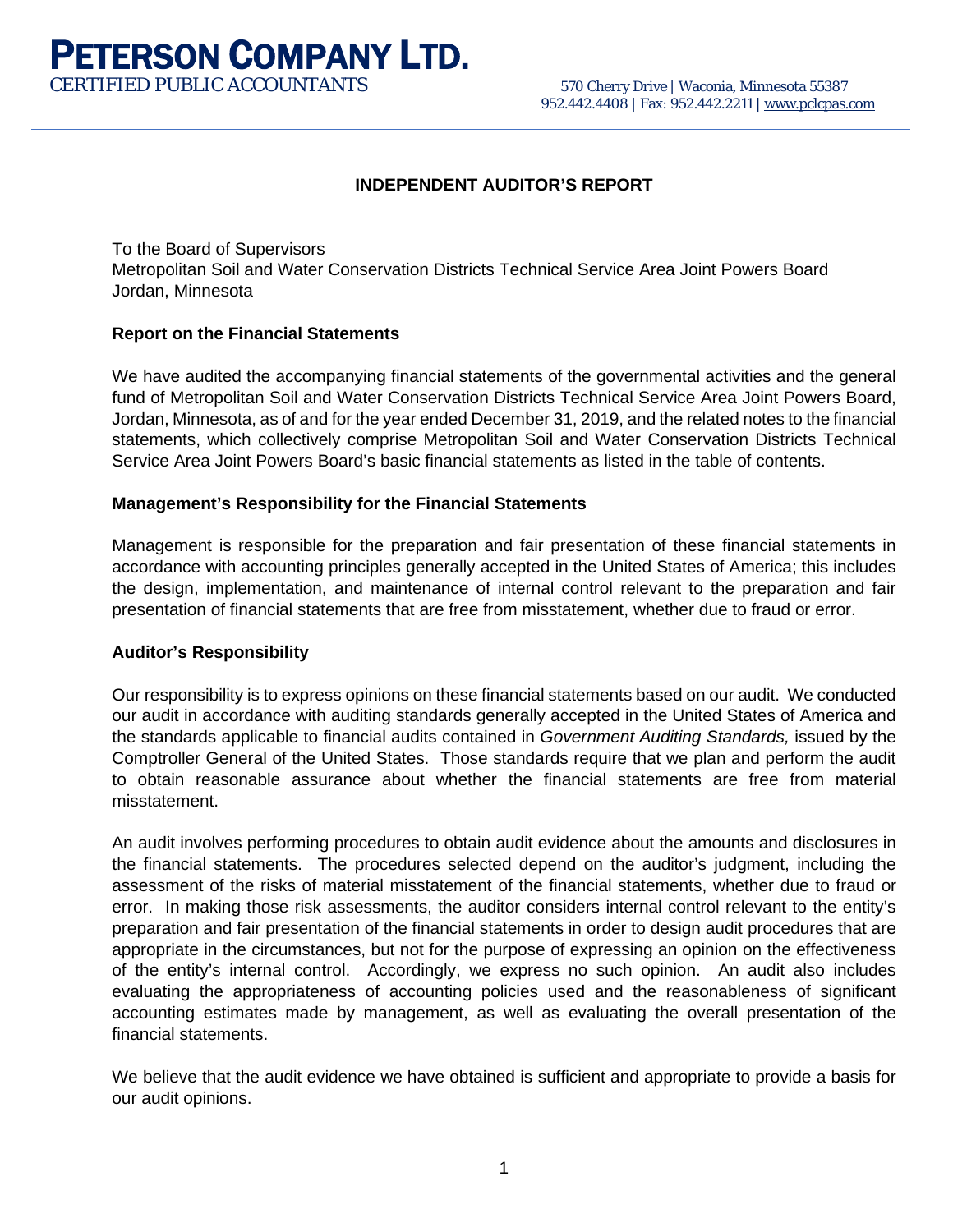## **Opinions**

In our opinion, the financial statements referred to above present fairly, in all material respects, the respective financial position of the governmental activities and the general fund of Metropolitan Soil and Water Conservation Districts Technical Service Area Joint Powers Board as of December 31, 2019, and the respective changes in financial position for the general fund for the year then ended in accordance with accounting principles generally accepted in the United States of America.

## **Other Matters**

#### *Required Supplementary Information*

Accounting principles generally accepted in the United States of America require that the management's discussion and analysis on pages 3-5 and the budgetary comparison statement on page 14 be presented to supplement the basic financial statements. Such information, although not a part of the basic financial statements, is required by the Governmental Accounting Standards Board who considers it to be an essential part of financial reporting for placing the basic financial statements in an appropriate operational, economic, or historical context. We have applied certain limited procedures to the required supplementary information in accordance with auditing standards generally accepted in the United States of America, which consisted of inquiries of management about the methods of preparing the information and comparing the information for consistency with management's responses to our inquiries, the basic financial statements, and other knowledge we obtained during our audit of the basic financial statements. We do not express an opinion or provide any assurance on the information because the limited procedures do not provide us with sufficient evidence to express an opinion or provide any assurance.

#### **Other Reporting Required by** *Government Auditing Standards*

In accordance with *Government Auditing Standards*, we have also issued our report dated October 6, 2020, on our consideration of the Metropolitan Soil and Water Conservation Districts Technical Service Area Joint Powers Board's internal control over financial reporting and on our tests of its compliance with certain provisions of laws, regulations, contracts, and grant agreements and other matters. The purpose of that report is to describe the scope of our testing of internal control over financial reporting and compliance and the results of that testing, and not to provide an opinion on internal control over financial reporting or on compliance. That report is an integral part of an audit performed in accordance with *Government Auditing Standards* in considering Metropolitan Soil and Water Conservation Districts Technical Service Area Joint Powers Board's internal control over financial reporting and compliance.

## *Peterson Company Ltd*

PETERSON COMPANY LTD Certified Public Accountants Waconia, Minnesota

October 6, 2020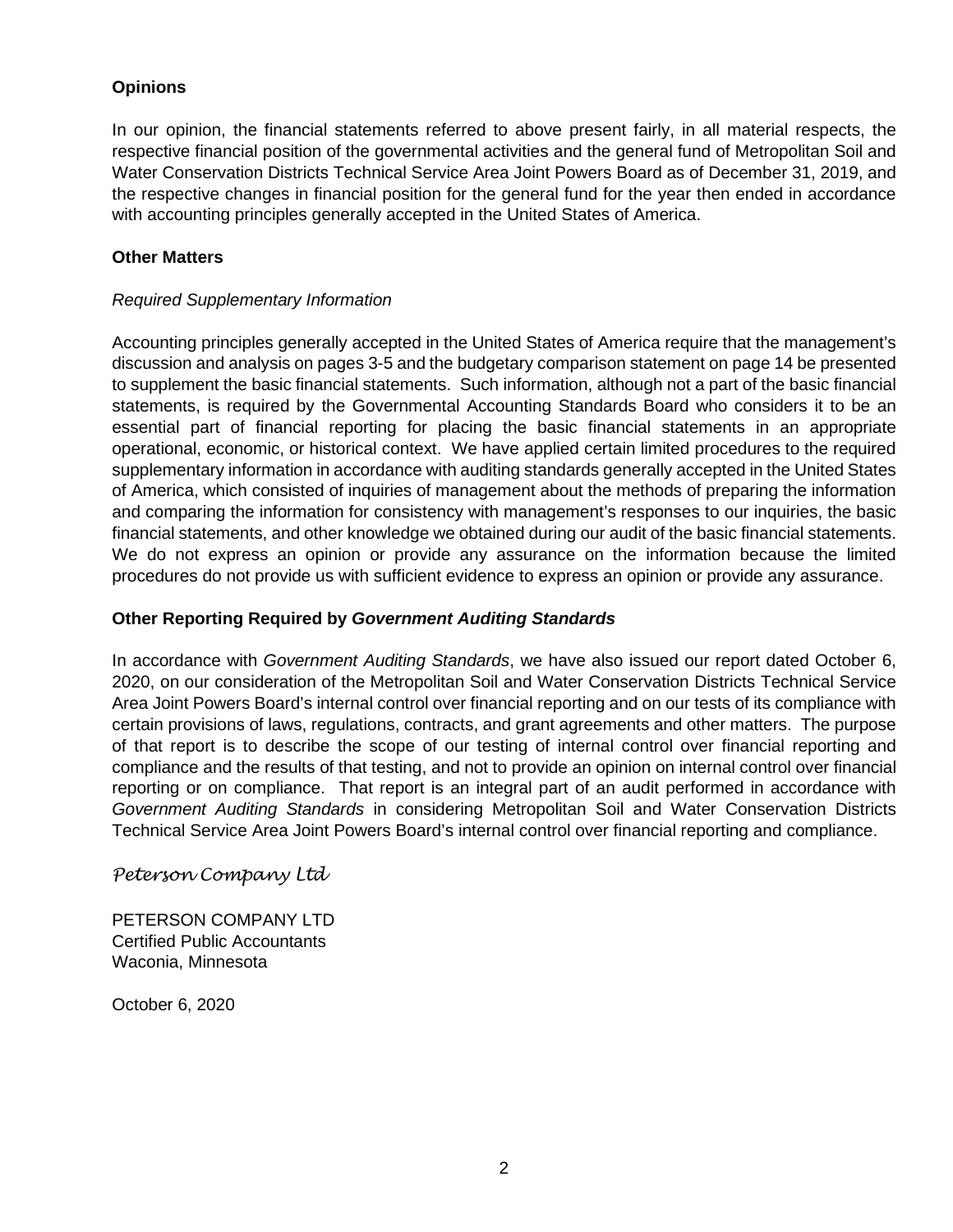## **MANAGEMENT'S DISCUSSION AND ANALYSIS METROPOLITAN SOIL AND WATER CONSERVATION DISTRICTS TECHNICAL SERVICE AREA JOINT POWERS BOARD DECEMBER 31, 2019**

The Metropolitan Soil and Water Conservation Districts Technical Service Area Joint Powers Board (Metro Conservation Districts, or MCD) was organized under provisions of MN Stat. Ch. 103C. The MCD is governed by a Board of Supervisors composed of representatives from member Soil and Water Conservation Districts. The member Soil and Water Conservation Districts are Anoka, Carver, Chisago, Dakota, Isanti, Scott, Sherburne, Washington, Wright, Hennepin, and Ramsey County.

The Metropolitan Soil and Water Conservation Districts Technical Service Area Joint Powers Board discussion and analysis report provides an overview of the MCD's financial activities for the fiscal year ended December 31, 2019. Since this information is designed to focus on the current year's activities, resulting changes, and currently known facts, it should be read in conjunction with the financial statements.

## **USING THIS ANNUAL REPORT**

This annual report consists of three parts: management's discussion and analysis (this section), the basic financial statements, and required supplementary information. The basic financial statements include a series of financial statements. The Statement of Net Position and the Statement of Activities provide information about the activities of the MCD as a whole and present a longer-term view of the MCD's finances. For governmental activities, financial statements tell how services were financed in the short term as well as what remains for future spending. Fund financial statements also report the MCD's operations in more detail than the government-wide statements by providing information about the MCD's general fund. Since MCDs are single-purpose special-purpose government units, the MCD combines the government-wide and fund financial statements into a single presentation.

## **The Statement of Net Position and the Statement of Activities**

One of the most important questions asked about the MCD's finances is, "Is the MCD as a whole better or worse off as a result of the year's activities?" The Statement of Net Position and the Statement of Activities report information about the MCD as a whole and about its activities in a way that helps answer this question. These statements include all assets and liabilities using the accrual basis of accounting, which is similar to the accounting used by most private-sector companies. All of the current year's revenues and expenses are taken into account regardless of when cash is received or paid.

These two statements report the MCD's net position and changes in them. You can think of the MCD's net position — the difference between assets plus deferred outflows of resources and liabilities plus deferred inflows of resources — as one way to measure the MCD's financial health, or financial position. Over time, increases or decreases in the MCD's net position are one indicator of whether its financial health is improving or deteriorating. You will need to consider other non-financial factors, however, such as changes in the state and local governmental funding, to assess the overall health of the MCD.

In the Statement of Net Position and the Statement of Activities, the MCD presents governmental activities. All of the MCD's basic services are reported here. Appropriations from the state finance most activities.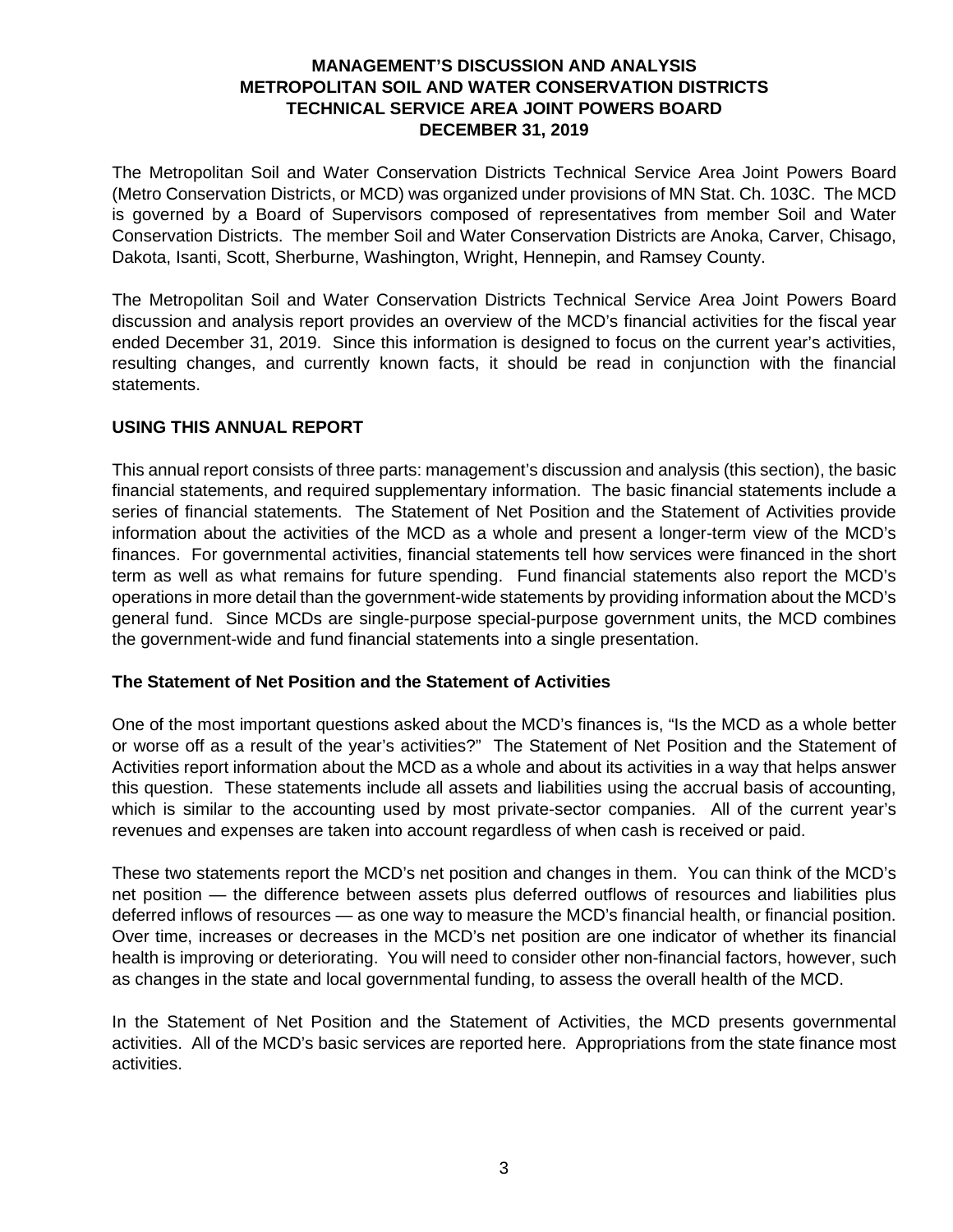## **Reporting the MCD's General Fund**

Our analysis of the MCD's general fund is part of this report. The fund financial statements provide detailed information about the general fund—not the MCD as a whole. The MCD presents only a general fund, which is a governmental fund. All of the MCD's basic services are reported in the general fund, which focuses on how money flows into and out of the fund and the balances left at year-end that are available for spending. The fund is reported using an accounting method called modified accrual accounting.

This method measures cash and all other financial assets that can be readily converted to cash. The general fund statements provide a detailed short-term view of the MCD's general government operations and the basic services it provides. Governmental fund information helps you determine whether there are more or fewer financial resources that can be spent in the near future to finance the MCD's programs. We describe the relationship (or differences) between governmental activities (reported in the Statement of Net Position and the Statement of Activities) and governmental funds in a reconciliation included with the financial statements.

# **THE MCD AS A WHOLE**

Our analysis focuses on the net position and change in net position of the MCD's governmental activities.

Net Position:

|                                     | <b>Governmental Activities</b> |           |     |         |  |  |  |  |
|-------------------------------------|--------------------------------|-----------|-----|---------|--|--|--|--|
|                                     |                                | 2019      |     | 2018    |  |  |  |  |
| <b>Current Assets</b>               | \$                             | 936,665   | \$  | 505,559 |  |  |  |  |
| Capital Assets, net of depreciation |                                | 227,346   |     | 142,230 |  |  |  |  |
| <b>Total Assets</b>                 |                                | 1,164,011 | \$  | 647,789 |  |  |  |  |
|                                     |                                |           |     |         |  |  |  |  |
| <b>Current Liabilities</b>          |                                | 886,403   | \$  | 442,220 |  |  |  |  |
| <b>Total Liabilities</b>            |                                | 886,403   | \$. | 442,220 |  |  |  |  |
|                                     |                                |           |     |         |  |  |  |  |
| <b>Investment in Capital Assets</b> | \$                             | 227,346   | \$  | 142,230 |  |  |  |  |
| Unrestricted                        |                                | 50,262    |     | 63,339  |  |  |  |  |
| <b>Total Net Position</b>           |                                | 277,608   | \$  | 205,569 |  |  |  |  |

Net position of the MCD's governmental activities increased by \$72,039. Unrestricted net position, the part of net position that can be used to finance day-to-day operations without constraints established by debt covenants, enabling legislation, or other legal requirements changed from \$63,339 at December 31, 2018 to \$50,262 at December 31, 2019.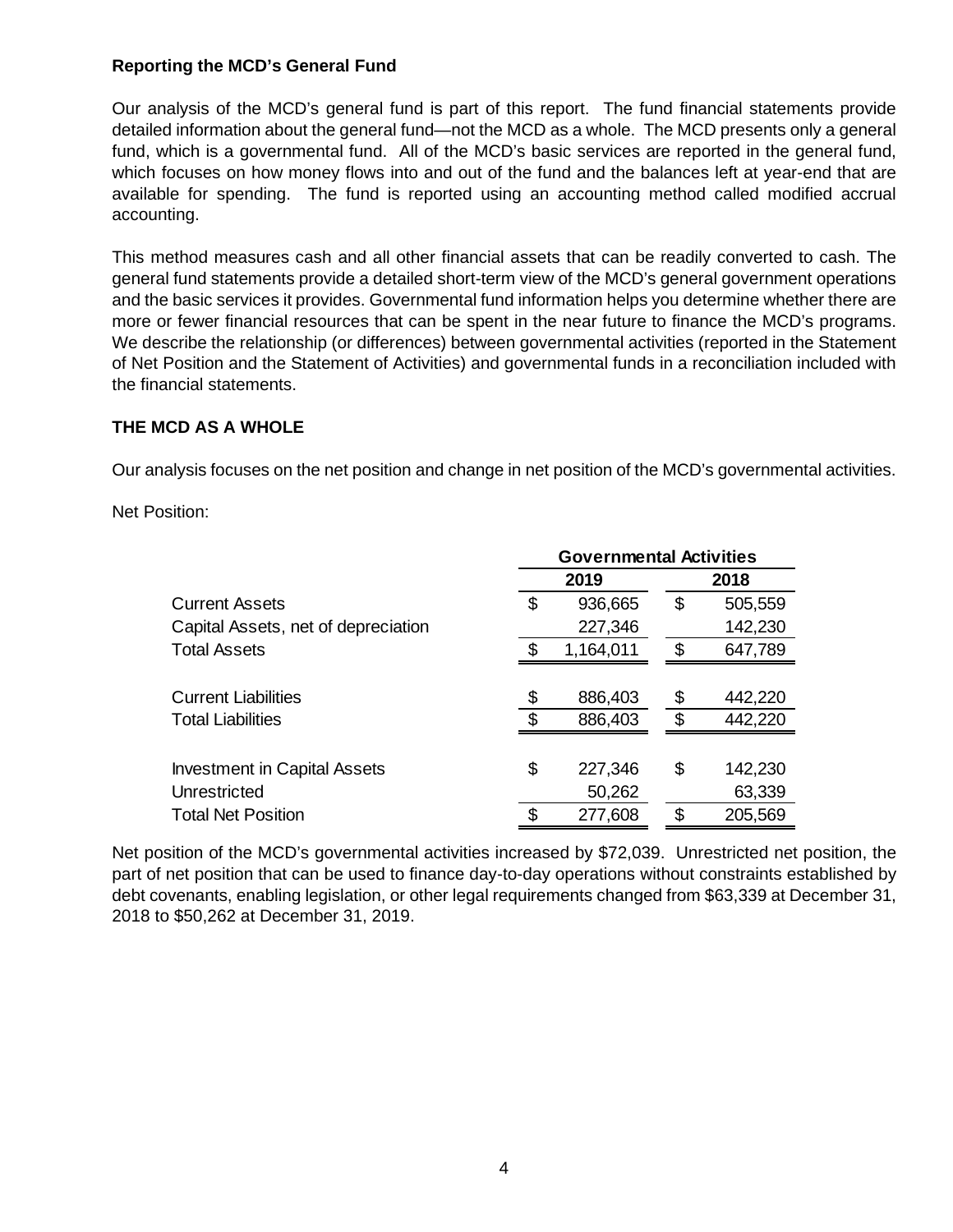Change in Net Position:

|                                     | <b>Governmental Activities</b> |         |    |           |  |  |  |  |
|-------------------------------------|--------------------------------|---------|----|-----------|--|--|--|--|
| Revenues                            |                                | 2019    |    | 2018      |  |  |  |  |
| Intergovernmental                   | S                              | 615,356 | \$ | 487,459   |  |  |  |  |
| <b>Interest Earnings</b>            |                                | 5,361   |    | 3,191     |  |  |  |  |
| <b>Miscellaneous</b>                |                                | 306     |    | 689       |  |  |  |  |
| <b>Total Revenues</b>               |                                | 621,023 | \$ | 491,339   |  |  |  |  |
| <b>Expenses</b>                     |                                |         |    |           |  |  |  |  |
| Conservation                        |                                | 548,984 | \$ | 506,861   |  |  |  |  |
| <b>Total Expenses</b>               |                                | 548,984 | \$ | 506,861   |  |  |  |  |
|                                     |                                |         |    |           |  |  |  |  |
| Increase (decrease) in Net Position | \$                             | 72,039  | \$ | (15, 522) |  |  |  |  |

The MCD's total revenues increased by \$129,684. The total cost of programs and services increased by \$42,123.

## **THE MCD'S GENERAL FUND**

As the MCD completed the year, its general fund as presented in the balance sheet reported a fund balance of \$50,262, which is below last year's total of \$63,339.

## **General Fund Budgetary Highlights**

The actual charges to appropriations (expenditures) were \$120,850 above the final budgeted amounts. The most significant negative variance of \$117,627 occurred in Capital Outlay. The most significant positive variance of \$98,228 occurred in State Revenue.

## **CAPITAL ASSETS**

## **Capital Assets**

At the end of 2019, the MCD had \$227,346 invested in capital assets. This amount represents a net increase (including additions and deletions) of \$85,116 from last year.

## **CONTACTING THE MCD'S FINANCIAL MANAGEMENT**

This financial report is designed to provide our citizens, customers and creditors with a general overview of the MCD's finances and to show the MCD's accountability for the money it receives. If you have questions about this report or need additional financial information, contact the Metropolitan Soil and Water Conservation Districts Technical Service Area Joint Powers Board's fiscal agent, Scott Soil and Water Conservation District at 7151 W 190<sup>th</sup> St, Suite 125, Jordan, MN 55352. The phone number is 952-492-5425.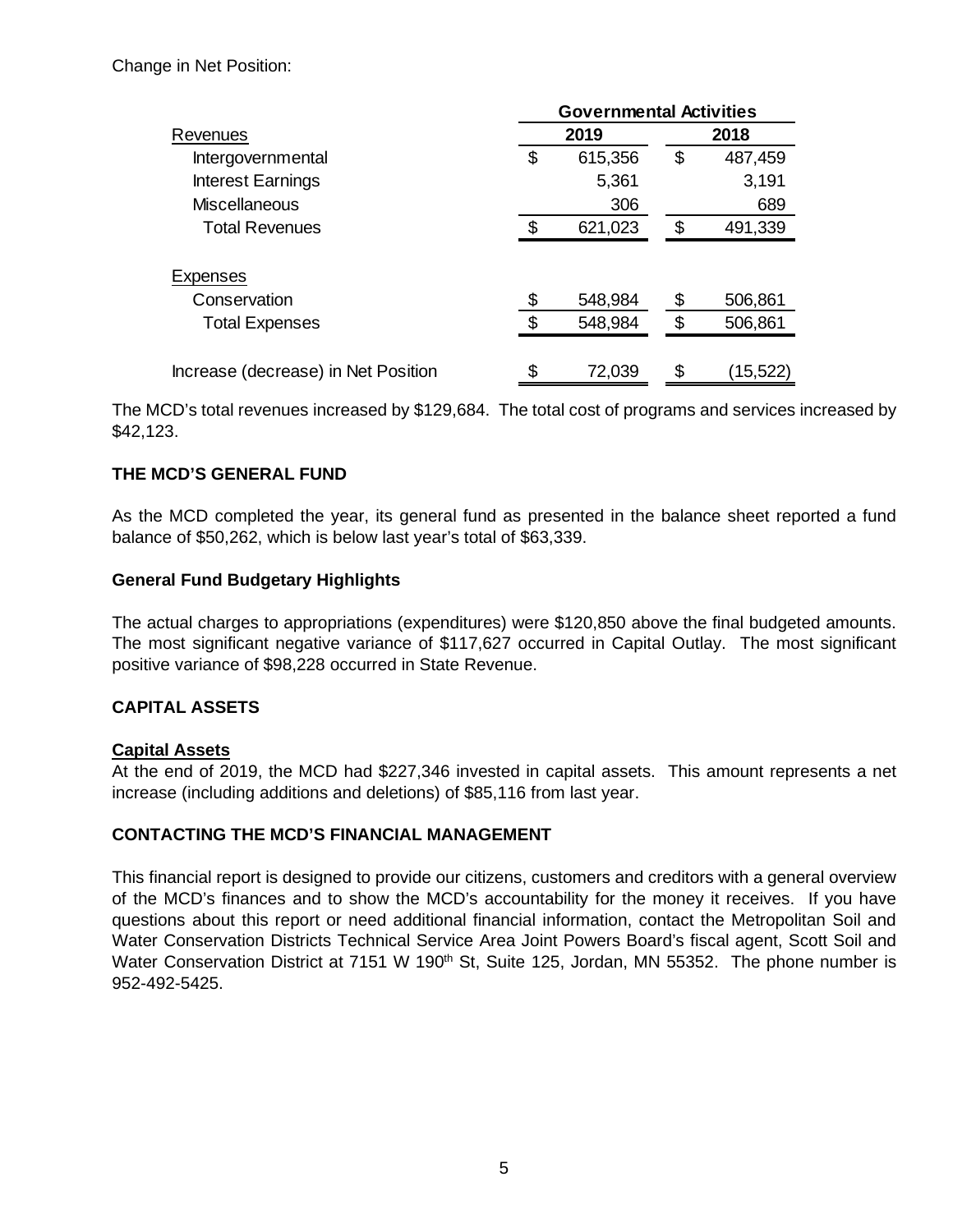# **TECHNICAL SERVICE AREA JOINT POWERS BOARD METROPOLITAN SOIL AND WATER CONSERVATION DISTRICTS JORDAN, MINNESOTA STATEMENT OF NET POSITION AND GOVERNMENTAL FUND BALANCE SHEET DECEMBER 31, 2019**

|                                             | General<br>Fund |         |                 | Adjustments | Statement of<br><b>Net Position</b>  |           |
|---------------------------------------------|-----------------|---------|-----------------|-------------|--------------------------------------|-----------|
| <b>Assets</b>                               |                 |         |                 |             |                                      |           |
| Cash                                        | \$              | 933,604 | \$              |             | \$                                   | 933,604   |
| <b>Accounts Receivable</b>                  |                 | 698     |                 |             |                                      | 698       |
| Due from Other Governments                  |                 | 2,363   |                 |             |                                      | 2,363     |
| Capital Assets:                             |                 |         |                 |             |                                      |           |
| Equipment (net of accumulated depreciation) |                 |         |                 | 227,346     |                                      | 227,346   |
| <b>Total Assets</b>                         | \$              | 936,665 | \$              | 227,346     | \$                                   | 1,164,011 |
|                                             |                 |         |                 |             |                                      |           |
| Liabilities                                 |                 |         |                 |             |                                      |           |
| <b>Current Liabilities:</b>                 |                 |         |                 |             |                                      |           |
| <b>Accounts Payable</b>                     | \$              | 121,263 | \$              |             | \$                                   | 121,263   |
| Due to Other Governments                    |                 | 75,000  |                 |             |                                      | 75,000    |
| <b>Unearned Revenue</b>                     |                 | 690,140 |                 |             |                                      | 690,140   |
| <b>Total Liabilities</b>                    | S               | 886,403 | $\overline{\$}$ |             | \$                                   | 886,403   |
|                                             |                 |         |                 |             |                                      |           |
| <b>Fund Balance/Net Position</b>            |                 |         |                 |             |                                      |           |
| <b>Fund Balance</b>                         |                 |         |                 |             |                                      |           |
| Unassigned                                  | \$              | 50,262  | \$              | (50, 262)   | \$                                   |           |
| <b>Total Fund Balance</b>                   | \$              | 50,262  | $\overline{\$}$ | (50, 262)   | $\overline{\$}$                      |           |
|                                             |                 |         |                 |             |                                      |           |
| <b>Net Position</b>                         |                 |         |                 |             |                                      |           |
| <b>Investments in Capital Assets</b>        |                 |         | \$              | 227,346     | \$                                   | 227,346   |
| Unrestricted                                |                 |         |                 | 50,262      |                                      | 50,262    |
| <b>Total Net Position</b>                   |                 |         | \$              | 277,608     | $\overline{\boldsymbol{\mathsf{z}}}$ | 277,608   |
|                                             |                 |         |                 |             |                                      |           |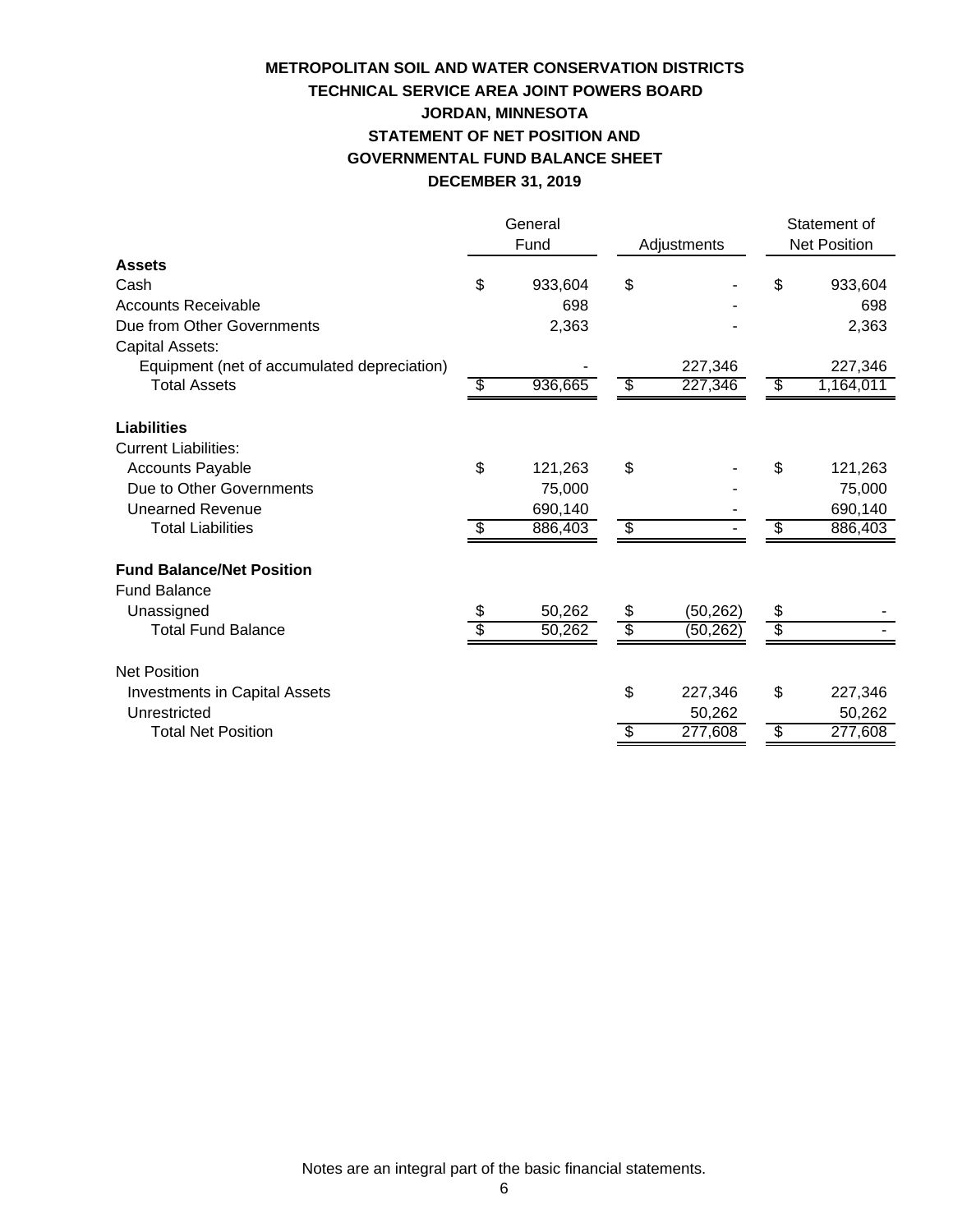# **FOR THE YEAR ENDED DECEMBER 31, 2019 TECHNICAL SERVICE AREA JOINT POWERS BOARD METROPOLITAN SOIL AND WATER CONSERVATION DISTRICTS JORDAN, MINNESOTA STATEMENT OF ACTIVITIES AND GOVERNMENTAL FUND REVENUES, EXPENDITURES AND CHANGES IN FUND BALANCE**

|                                       |     | General<br>Fund | Adjustments    |                | Statement of<br>Activities |  |
|---------------------------------------|-----|-----------------|----------------|----------------|----------------------------|--|
| <b>Revenues</b>                       |     |                 |                |                |                            |  |
| Intergovernmental                     | \$  | 615,356         | \$             | \$             | 615,356                    |  |
| <b>Interest Earnings</b>              |     | 5,361           |                |                | 5,361                      |  |
| Miscellaneous                         |     | 306             |                |                | 306                        |  |
| <b>Total Revenues</b>                 | \$. | 621,023         | \$             | \$             | 621,023                    |  |
| <b>Expenditures/Expenses</b>          |     |                 |                |                |                            |  |
| Conservation                          |     |                 |                |                |                            |  |
| Current                               | \$  | 516,473         | \$<br>32,511   | \$             | 548,984                    |  |
| Capital Outlay                        |     | 117,627         | (117,627)      |                |                            |  |
| <b>Total Expenditures/Expenses</b>    | \$. | 634,100         | \$<br>(85,116) | $\mathfrak{S}$ | 548,984                    |  |
| Excess of Revenues Over (Under)       |     |                 |                |                |                            |  |
| Expenditures/Expenses                 | \$  | (13,077)        | \$<br>85,116   | \$             | 72,039                     |  |
| Fund Balance/Net Position January 1   | \$  | 63,339          | \$<br>142,230  | \$             | 205,569                    |  |
| Fund Balance/Net Position December 31 | \$  | 50,262          | \$<br>227,346  | \$             | 277,608                    |  |

Notes are an integral part of the basic financial statements.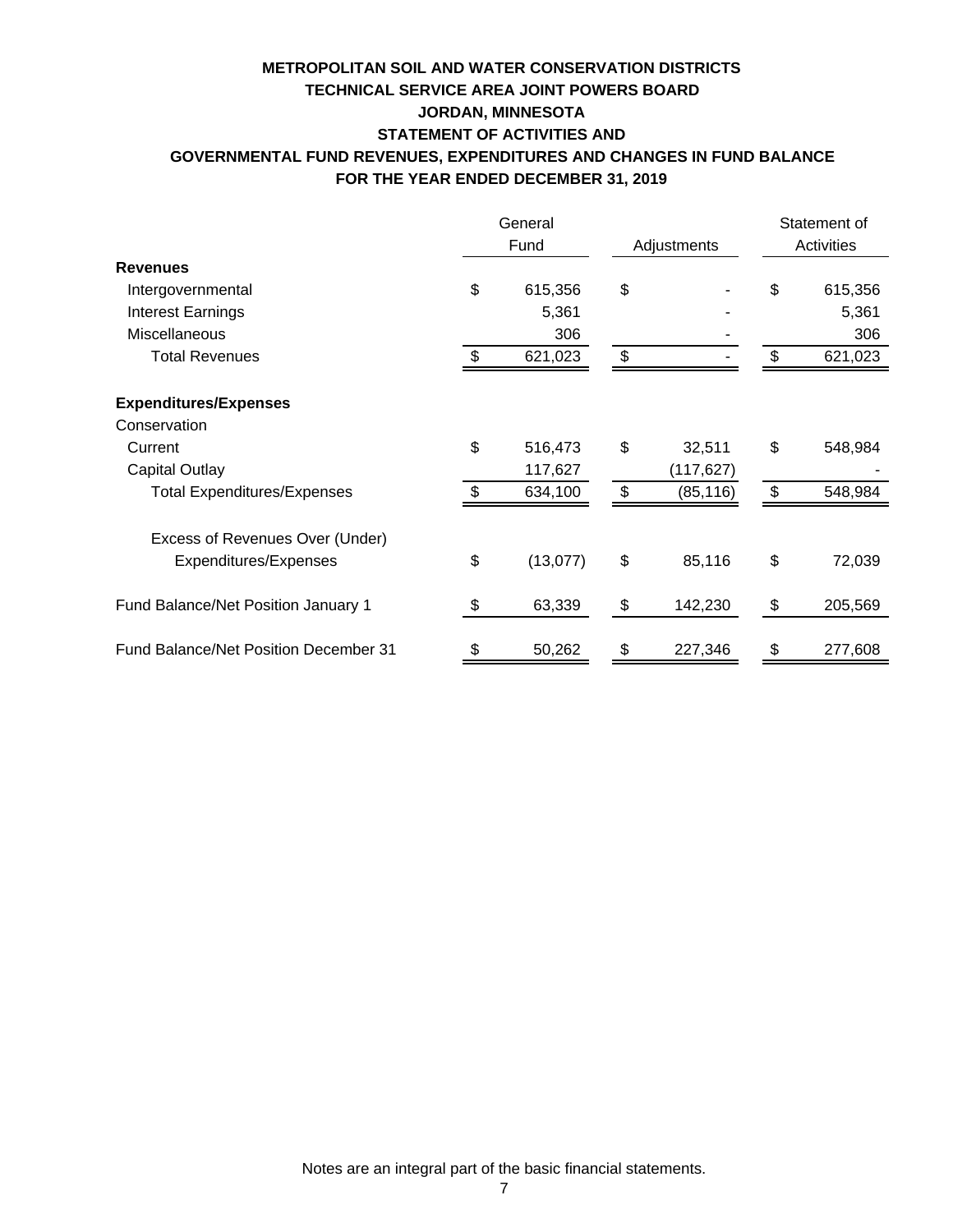#### **Note 1 – Summary of Significant Accounting Policies**

The financial reporting policies of the Metropolitan Soil and Water Conservation Districts Technical Service Area Joint Powers Board conform to generally accepted accounting principles. The Governmental Accounting Standards Board (GASB) is responsible for establishing GAAP for state and local governments through its pronouncements (statements and interpretations).

#### Financial Reporting Entity

The Metropolitan Soil and Water Conservation Districts Technical Service Area Joint Powers Board is organized under the provisions of Minnesota Statutes Chapter 103C. The MCD is governed by a Board of Supervisors composed of one member from each of the participating Soil and Water Conservation Districts and Counties.

The purpose of the MCD is to help member Districts improve their efficiency and capacity to deliver local conservation programs and services that promote conservation of soil, water, and related natural resources, as well as to assist with implementation of projects having mutual benefit. Improved efficiency and capacity are achieved by administering coordinated programs that provide economics of scale and shared technical expertise that Districts – operating independently – would not have.

Every three years the MCD develops a work plan which is used as a guide in using resources effectively to provide maximum conservation of all lands within its boundaries. The work plan includes guidelines for employees and technicians to follow in order to achieve the MCD's objectives.

Generally accepted accounting principles require that the financial reporting entity include the primary government and component units for which the primary government is financially accountable. Under these principles the MCD does not have any component units.

#### Government-Wide Financial Statements

The government-wide financial statements (i.e. The Statement of Net Position and The Statement of Activities) report information on all of the nonfiduciary activities of the MCD.

The Statement of Activities demonstrates the degree to which the direct expenses of a given function or segment are offset by program revenues. Direct expenses are those that are clearly identifiable with a specific function.

The government-wide financial statements are reported using the economic resources measurement focus and the accrual basis of accounting. Revenues are recorded when earned and expenses are recorded when a liability is incurred, regardless of the timing of cash flows. Grants and similar items are recognized as revenues as soon as all eligibility requirements imposed by the provider have been met.

#### Fund Financial Statements

The government reports the General Fund as its only major governmental fund. The general fund accounts for all financial resources of the government.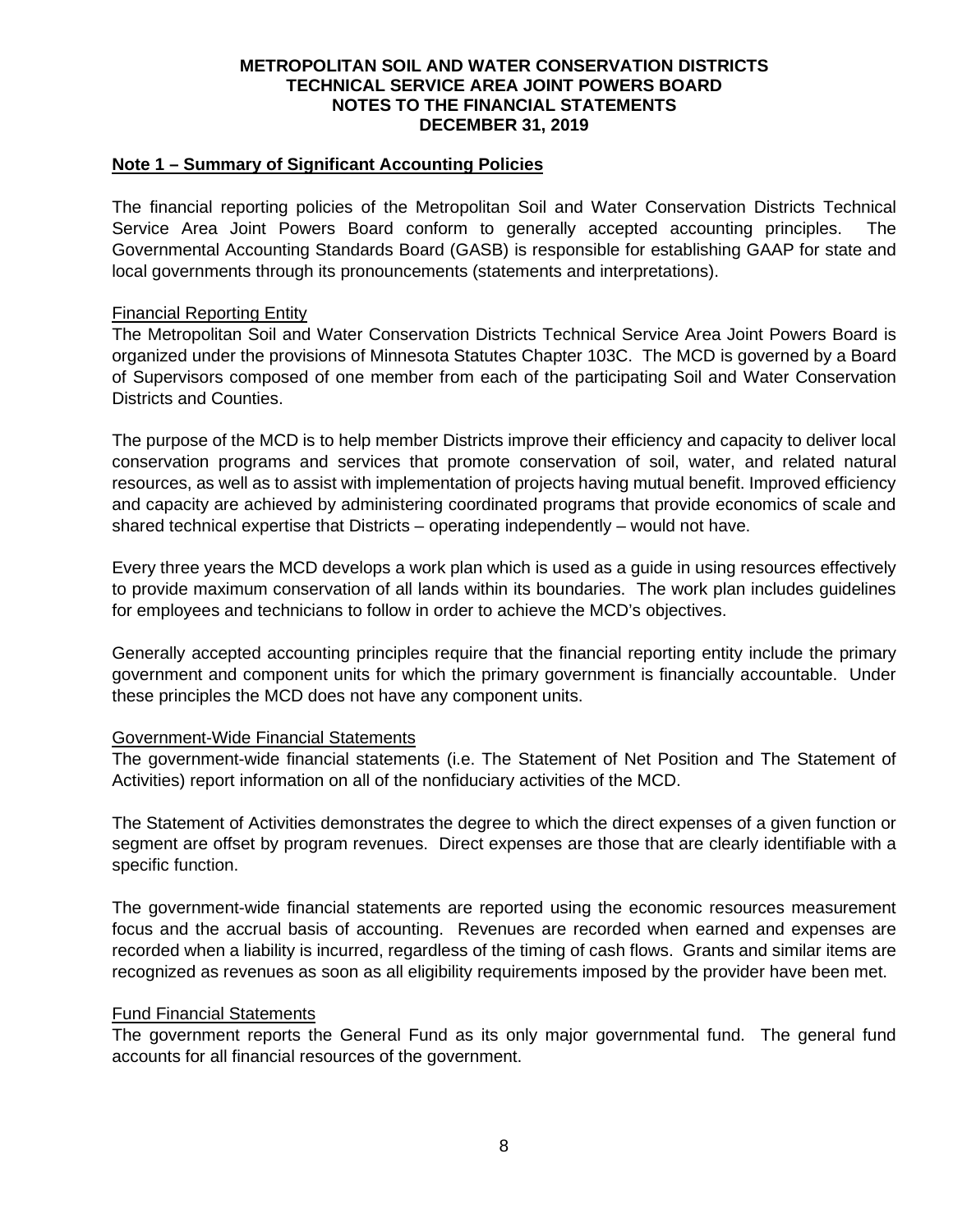Governmental fund financial statements are reported using the current financial resources measurement focus and the modified accrual basis of accounting. Revenues are recognized as soon as they are both measurable and available. Revenues are considered to be available when they are collectible within the current period or soon enough thereafter to pay liabilities of the current period. For this purpose, the MCD considers all revenues, except reimbursement grants, to be available if they are collected within 60 days of the end of the current fiscal period.

Reimbursement grants are considered available if they are collected within one year of the end of the current fiscal period. Expenditures are recorded when a liability is incurred under accrual accounting.

Intergovernmental revenues are reported in conformity with the legal and contractual requirements of the individual programs. Generally, grant revenues are recognized when the corresponding expenditures are incurred.

Interest earnings are recognized when earned. Other revenues are recognized when they are received in cash because they usually are not measurable until then.

In accordance with Governmental Accounting Standards Board Statement No. 33, *Accounting and Financial Reporting for Nonexchange Transactions,* revenues for nonexchange transactions are recognized based on the principal characteristics of the revenue. Exchange transactions are recognized as revenue when the exchange occurs.

## Budget Information

The MCD adopts an estimated revenues and expenditures budget for the general fund. Comparisons of estimated revenues and budgeted expenditures to actual are presented in the financial statements in accordance with generally accepted accounting principles. Amendments to the original budget require Board approval. Appropriations lapse at year-end. The MCD does not use encumbrance accounting.

#### Use of Estimates

The preparation of financial statements in conformity with generally accepted accounting principles requires management to make estimates and assumptions which affect: the reported amounts of assets and liabilities, the disclosure of contingent assets and liabilities at the date of the financial statements, and the reported amounts of revenues and expenditures during the reporting period. Actual results could differ from those estimates.

#### Assets, Liabilities, and Net Position

#### Assets

Cash is stated at fair value, except for non-negotiable certificates of deposit, which are on a cost basis and short-term money market investments, which are stated at amortized cost.

Receivables are collectible within one year.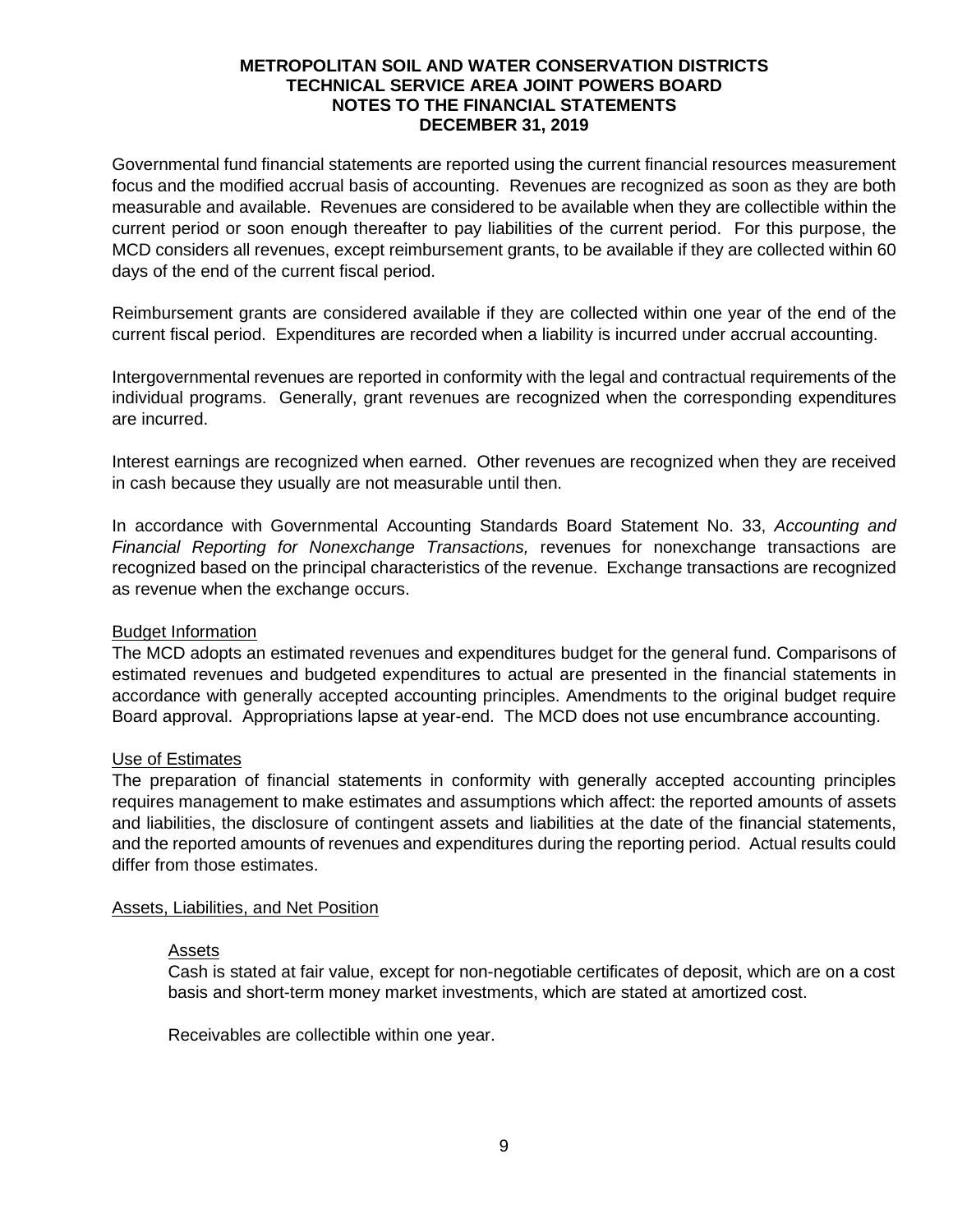Capital assets are reported on a net (depreciated) basis. General capital assets are valued at historical or estimated historical cost.

#### Unearned Revenue

Governmental funds and government-wide financial statements report unearned revenue in connection with resources that have been received, but not yet earned.

#### Classification of Net Position

Net position in the government-wide financial statements is classified in the following categories:

Investment in capital assets – the amount of net position representing capital assets net of accumulated depreciation.

Restricted net position – the amount of net position for which external restrictions have been imposed by creditors, grantors, contributors, or laws or regulations of other governments; and restrictions imposed by law through constitutional provisions or enabling legislation.

Unrestricted net position – the amount of net position that does not meet the definition of restricted or investment in capital assets.

#### Classifications of Fund Balances

Fund balance is divided into five classifications based primarily on the extent to which the MCD is bound to observe constraints imposed upon the use of the resources in the General Fund. The classifications are as follows:

Nonspendable – The non-spendable fund balance category includes amounts that cannot be spent because they are not in spendable form or are legally or contractually required to be maintained intact. The "not in spendable form" criterion includes items that are not expected to be converted to cash.

Restricted – Fund balance is reported as restricted when constraints placed on the use of resources are either externally imposed by creditors (such as through debt covenants), grantors, contributors, or laws or regulations of other governments; or are imposed by law through constitutional provisions or enabling legislation.

Committed – The committed fund balance classification includes amounts that can be used only for the specific purposes imposed by formal action (resolution) of the Board. Those committed amounts cannot be used for any other purposes unless the Board removes or changes the specified use by taking the same type of action (resolution) it employed to previously commit those amounts.

Assigned – Amounts in the assigned fund balance classification the MCD intends to use for specific purposes that do not meet the criteria to be classified as restricted or committed. In the General Fund, assigned amounts represent intended uses established by the Board or the Board Administrator who has been delegated that authority by Board resolution.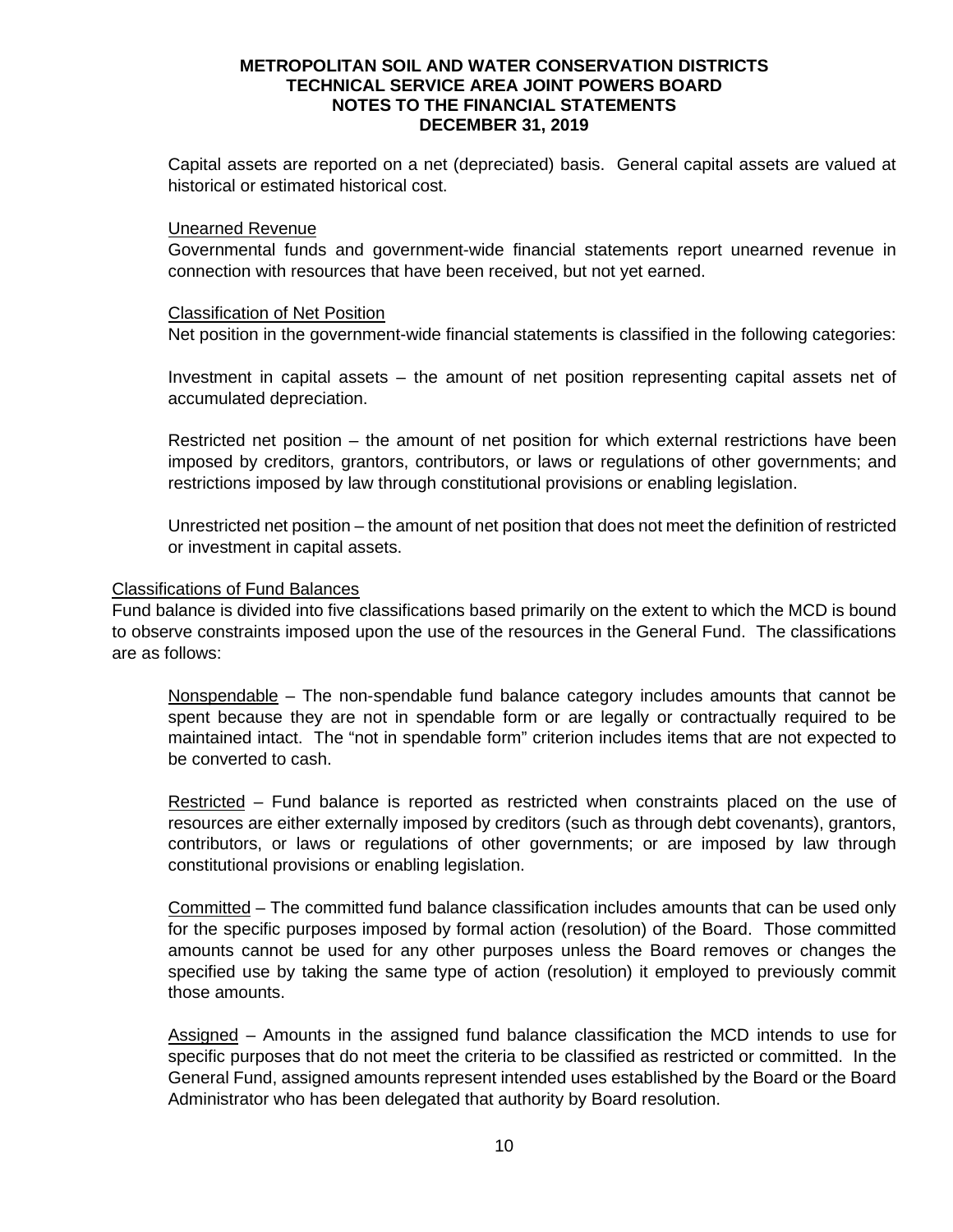Unassigned – Unassigned fund balance is the residual classification for the general fund and includes all spendable amounts not contained in the other fund balance classifications.

The MCD applies restricted resources first when expenditures are incurred for purposes for which either restricted or unrestricted (committed, assigned, and unassigned) amounts are available. Similarly, within unrestricted fund balance, committed amounts are reduced first followed by assigned, and then unassigned amounts when expenditures are incurred for purposes for which amounts in any of the restricted fund balance classifications could be used.

## Subsequent Events

In December 2019, a novel strain of coronavirus was reported in Wuhan, China. The World Health Organization has declared the outbreak to constitute a "Public Health Emergency of International Concern." The COVID-19 outbreak is disrupting supply chains and affecting production and sales across a range of industries. The extent of the impact of COVID-19 on the MCD's operational and financial performance will depend on certain developments, including the duration and spread of the outbreak, impact on the MCD's customers and vendors all of which are uncertain and cannot be predicted. At this point, the extent to which COVID-19 may impact the MCD's financial condition or results of operations is uncertain.

In preparing these financial statements, the MCD has evaluated events and transactions for potential recognition or disclosure through October 6, 2020, the date the financial statements were available to be issued.

## Explanation of Adjustments Column in Statements

Capital Assets: In the Statement of Net Position and Governmental Fund Balance Sheet, an adjustment is made if the MCD has capital assets. This adjustment equals the net book balance of capitalized assets as of the report date and reconciles to the amount reported in the Capital Assets Note.

#### Depreciation for the year:

In the Statement of Activities and Governmental Fund Revenues, Expenditures and Changes in Fund Balance, the adjustment equals the total depreciation for the year reported.

#### Risk Management

The MCD is exposed to various risks of loss related to tort; theft of, damage to, and destruction of assets; errors and omissions; injuries to employees; workers' compensation claims; and natural disasters. Property and casualty liabilities and workers' compensation are insured through Minnesota Counties Intergovernmental Trust. The MCD retains risk for the deductible portion of the insurance. The amounts of these deductibles are considered immaterial to the financial statements.

The Minnesota Counties Intergovernmental Trust is a public entity risk pool currently operated as a common risk management and insurance program for its members. There were no significant increases or reductions in insurance from the previous year or settlements in excess of insurance coverage for any of the past three fiscal years.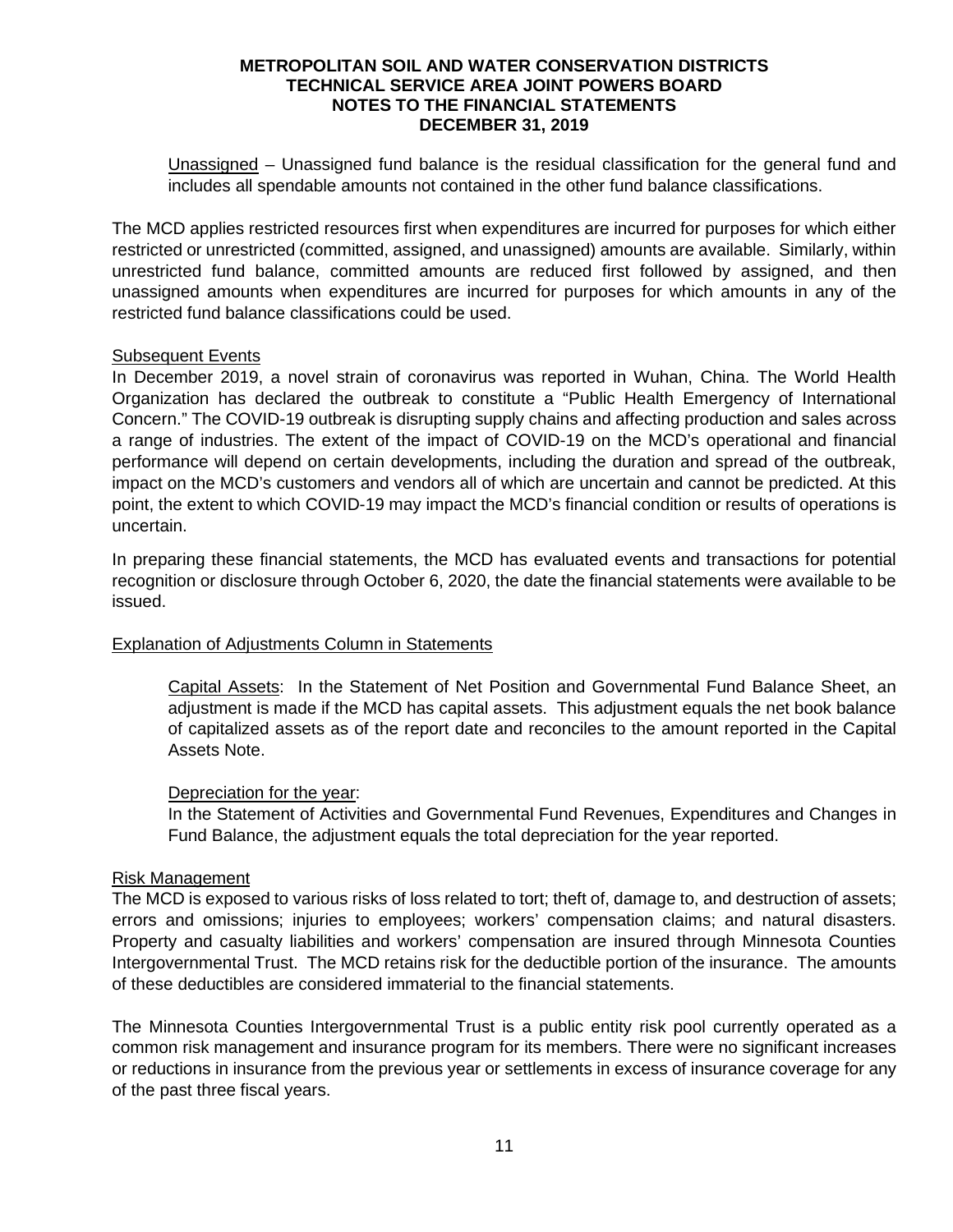## **Note 2 – Detailed Notes**

## Capital Assets

Changes in Capital Assets, Asset Capitalization and Depreciation:

|                                | Beginning |            | Addition |           | Deletion |                | Ending |           |
|--------------------------------|-----------|------------|----------|-----------|----------|----------------|--------|-----------|
| Equipment                      |           | \$ 327,056 |          | \$117.627 |          | $\blacksquare$ |        | 444.683   |
| Less: Accumulated Depreciation |           | 184,826    |          | 32.511    |          | $\blacksquare$ |        | 217,337   |
| <b>Net Capital Assets</b>      |           | 142,230    |          |           |          |                |        | \$227,346 |

The cost of property and equipment is depreciated over the estimated useful lives of the related assets. Leasehold improvements are depreciated over the lesser of the term of the related lease or the estimated useful lives of the assets. Depreciation is computed on the straight-line method. For the purpose of computing depreciation, the useful life for Machinery and Equipment is 5 to 10 years. Current year depreciation is \$32,511.

#### Unearned Revenue

Unearned revenue represents unearned advances from the Minnesota Board of Water and Soil Resources (BWSR) for administrative service grants and for the cost-share program. Revenues will be recognized when the related program expenditures are recorded. Unearned revenue for the year ended December 31, 2019, consists of the following: Campus Groundwater \$52,644; Children's Water Festival \$41,106; NPEA/Clean Water Funds \$496,390; SWA \$100,000; Total \$690,140.

#### **Deposits**

Minnesota Statutes 118A.02 and 118A.04 authorize the MCD to designate a depository for public funds and to invest in certificates of deposit. Minnesota Statute 118A.03 requires that all MCD deposits be protected by insurance, surety bond, or collateral. When not covered by insurance or surety bonds, the market value of collateral pledged shall be at least ten percent more than the amount on deposit (plus accrued interest) at the close of the financial institution's banking day.

Authorized collateral includes treasury bills, notes and bonds; issues of U.S. government agencies; general obligations rated "A" or better; revenue obligations rated "AA" or better; irrevocable standard letters of credit issued by the Federal Home Loan Bank; and certificates of deposit. Minnesota Statutes require that securities pledged as collateral be held in safekeeping in a restricted account at the Federal Reserve Bank or in an account at a trust department of a commercial bank or other financial institution that is not owned or controlled by the financial institution furnishing the collateral.

## Custodial Credit Risk Deposits

Custodial credit risk is the risk that in the event of a financial institution failure, the MCD's deposits may not be returned to it. The MCD does not have a deposit policy for custodial credit risk. The market value of collateral pledged must equal 110% of deposits not covered by insurance or bonds. The MCD has no additional deposit policies addressing custodial credit risk. As of December 31, 2019, the MCD's deposits were not exposed to custodial credit risk.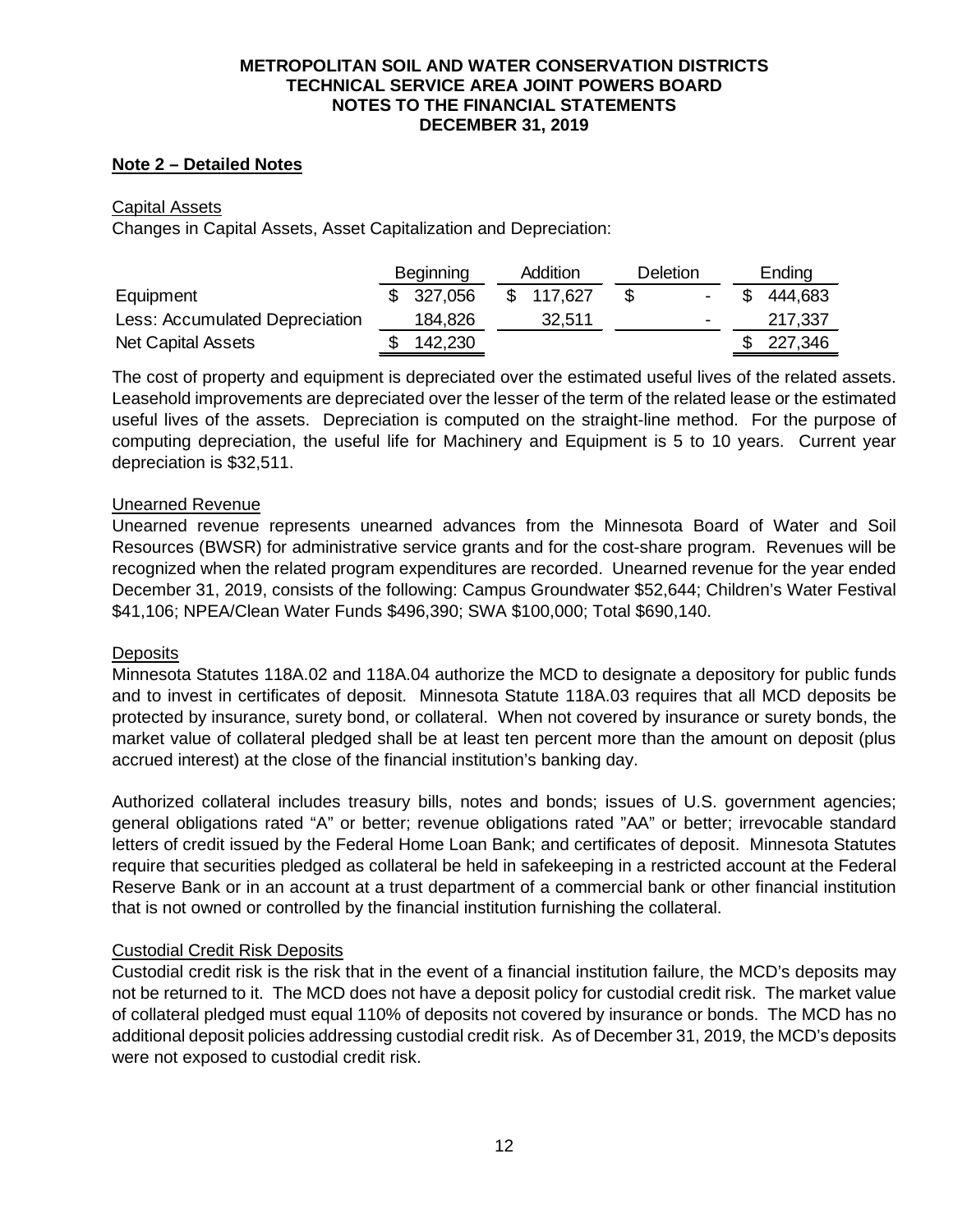## **Note 3 – Fiscal Agent and Hosts**

The Scott Soil and Water Conservation District is the fiscal agent for the MCD. The Dakota County Soil and Water Conservation District is the host for the Non-Point Engineering Assistance Program. The Anoka Conservation District is the host for the Campus Groundwater Conservation Planning Program. The Washington Conservation District is the host for the Subwatershed Assistance Program through December 31, 2019.

## **Note 4 – Stewardship, Compliance and Accountability**

Excess of expenditures over budget – The General Fund had expenditures in excess of budget for the year as follows: Expenditures \$634,100; Budget \$513,250; Excess \$120,850.

#### **Note 5 – Commitments and Contingencies**

The MCD is not aware of any existing or pending lawsuits, claims or other actions in which the MCD is a defendant.

## **Note 6 – Reconciliation of Fund Balance to Net Position**

| Governmental Fund Balance, January 1           | S  | 63,339   |
|------------------------------------------------|----|----------|
| Less: Excess of Expenditures Over Revenues     |    | (13,077) |
| Governmental Fund Balance, December 31         |    | 50,262   |
|                                                |    |          |
| Adjustments from Fund Balance to Net Position: |    |          |
| <b>Plus: Capital Assets</b>                    | S. | 227,346  |
| <b>Net Position</b>                            | ß. | 277,608  |

## **Note 7 – Reconciliation of Change in Fund Balance to Change in Net Position**

| Change in Fund Balance                                                                   | \$ | (13,077)  |
|------------------------------------------------------------------------------------------|----|-----------|
| Capital Outlay                                                                           |    | 117,627   |
| The cost of capital assets are allocated over the<br>capital assets' useful lives at the |    |           |
| government-wide level.                                                                   |    | (32, 511) |
| Change in Net Position                                                                   | S  | 72.039    |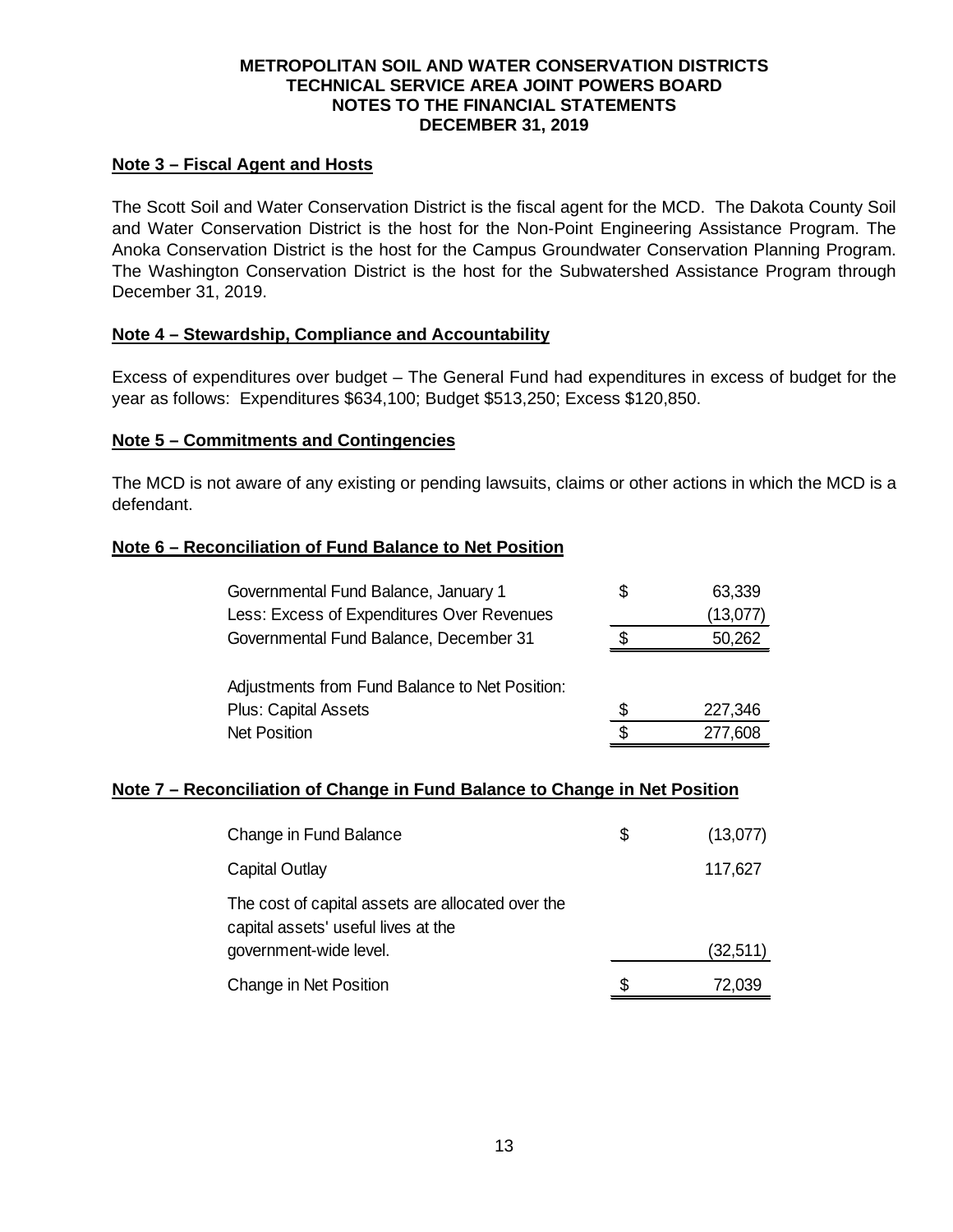# **YEAR ENDED DECEMBER 31, 2019 TECHNICAL SERVICE AREA JOINT POWERS BOARD METROPOLITAN SOIL AND WATER CONSERVATION DISTRICTS JORDAN, MINNESOTA BUDGETARY COMPARISON STATEMENT BUDGET AND ACTUAL GENERAL FUND**

|                                   | Original/     |                |                           | Variance With       |  |
|-----------------------------------|---------------|----------------|---------------------------|---------------------|--|
|                                   | Final         |                |                           | <b>Final Budget</b> |  |
|                                   | <b>Budget</b> | Actual         | Positive (Neg)            |                     |  |
| <b>Revenues</b>                   |               |                |                           |                     |  |
| Intergovernmental                 |               |                |                           |                     |  |
| Local                             | \$<br>24,000  | \$<br>35,878   | \$                        | 11,878              |  |
| <b>State Grant</b>                | 481,250       | 579,478        |                           | 98,228              |  |
| Total Intergovernmental           | \$<br>505,250 | \$<br>615,356  | \$                        | 110,106             |  |
| Miscellaneous                     |               |                |                           |                     |  |
| <b>Interest Earnings</b>          | \$            | \$<br>5,361    | \$                        | 5,361               |  |
| Other                             |               | 306            |                           | 306                 |  |
| <b>Total Miscellaneous</b>        | \$            | \$<br>5,667    | $\boldsymbol{\mathsf{S}}$ | 5,667               |  |
| <b>Total Revenues</b>             | \$<br>505,250 | \$<br>621,023  | \$                        | 115,773             |  |
| <b>Expenditures</b>               |               |                |                           |                     |  |
| <b>District Operations</b>        |               |                |                           |                     |  |
| <b>Other Services and Charges</b> | \$<br>19,000  | \$<br>60,835   | \$                        | (41, 835)           |  |
| <b>Capital Outlay</b>             |               | 117,627        |                           | (117, 627)          |  |
| <b>Total District Operations</b>  | \$<br>19,000  | \$<br>178,462  | \$                        | (159, 462)          |  |
| <b>Project Expenditures</b>       |               |                |                           |                     |  |
| Local                             | \$<br>13,000  | \$<br>24,878   | \$                        | (11, 878)           |  |
| <b>State</b>                      | 481,250       | 430,760        |                           | 50,490              |  |
| <b>Total Project Expenditures</b> | \$<br>494,250 | \$<br>455,638  | \$                        | 38,612              |  |
| <b>Total Expenditures</b>         | \$<br>513,250 | \$<br>634,100  | \$                        | (120, 850)          |  |
| Excess of Revenues Over (Under)   |               |                |                           |                     |  |
| Expenditures                      | \$<br>(8,000) | \$<br>(13,077) | \$                        | (5,077)             |  |
| Fund Balance - January 1          | \$<br>63,339  | \$<br>63,339   | \$                        |                     |  |
| Fund Balance - December 31        | \$<br>55,339  | \$<br>50,262   | \$                        | (5,077)             |  |

Notes are an integral part of the basic financial statements.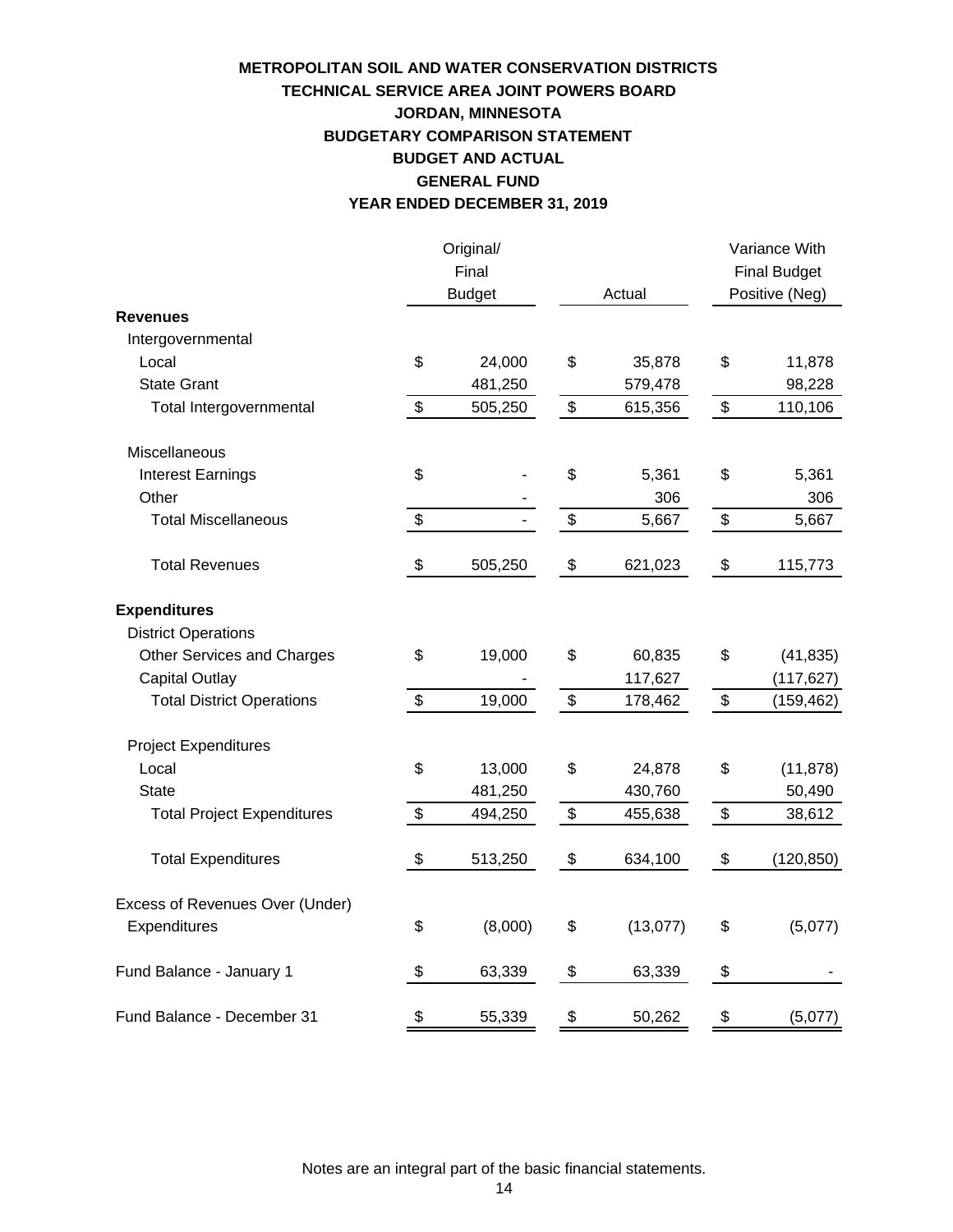# **PETERSON COMPANY LTD.**<br>CERTIFIED PUBLIC ACCOUNTANTS 570 Cherry Drive | Waconia, Minnesota 55387

# **INDEPENDENT AUDITOR'S REPORT ON MINNESOTA LEGAL COMPLIANCE**

To the Board of Supervisors Metropolitan Soil and Water Conservation Districts Technical Service Area Joint Powers Board Jordan, Minnesota

We have audited, in accordance with auditing standards generally accepted in the United States of America, and the standards applicable to financial audits contained in *Government Auditing Standards*, issued by the Comptroller General of the United States the financial statements of the governmental activities and the general fund of Metropolitan Soil and Water Conservation Districts Technical Service Area Joint Powers Board of Jordan, Minnesota, as of and for the year ended December 31, 2019, and the related notes to the financial statements, which collectively comprise the Metropolitan Soil and Water Conservation Districts Technical Service Area Joint Powers Board's basic financial statements, and have issued our report thereon dated October 6, 2020.

In connection with our audit, nothing came to our attention that caused us to believe that the Metropolitan Soil and Water Conservation Districts Technical Service Area Joint Powers Board failed to comply with the provisions of the contracting and bidding, deposits and investments, conflicts of interest, claims and disbursements, miscellaneous provisions, and tax increment financing sections of the *Minnesota Legal Compliance Audit Guide for Political Subdivisions, promulgated by the State Auditor pursuant to Minnesota Statutes 6.65,* insofar as they relate to accounting matters. However, our audit was not directed primarily toward obtaining the knowledge of such noncompliance. Accordingly, had we performed additional procedures; other matters may have come to our attention regarding the Metropolitan Soil and Water Conservation Districts Technical Service Area Joint Powers Board's noncompliance with the above referenced provisions.

The purpose of this report is solely to describe the scope of our testing of compliance and the results of that testing, and not to provide an opinion on compliance. Accordingly, this communication is not suitable for any other purpose.

*Peterson Company Ltd*

PETERSON COMPANY LTD Certified Public Accountants Waconia, Minnesota

October 6, 2020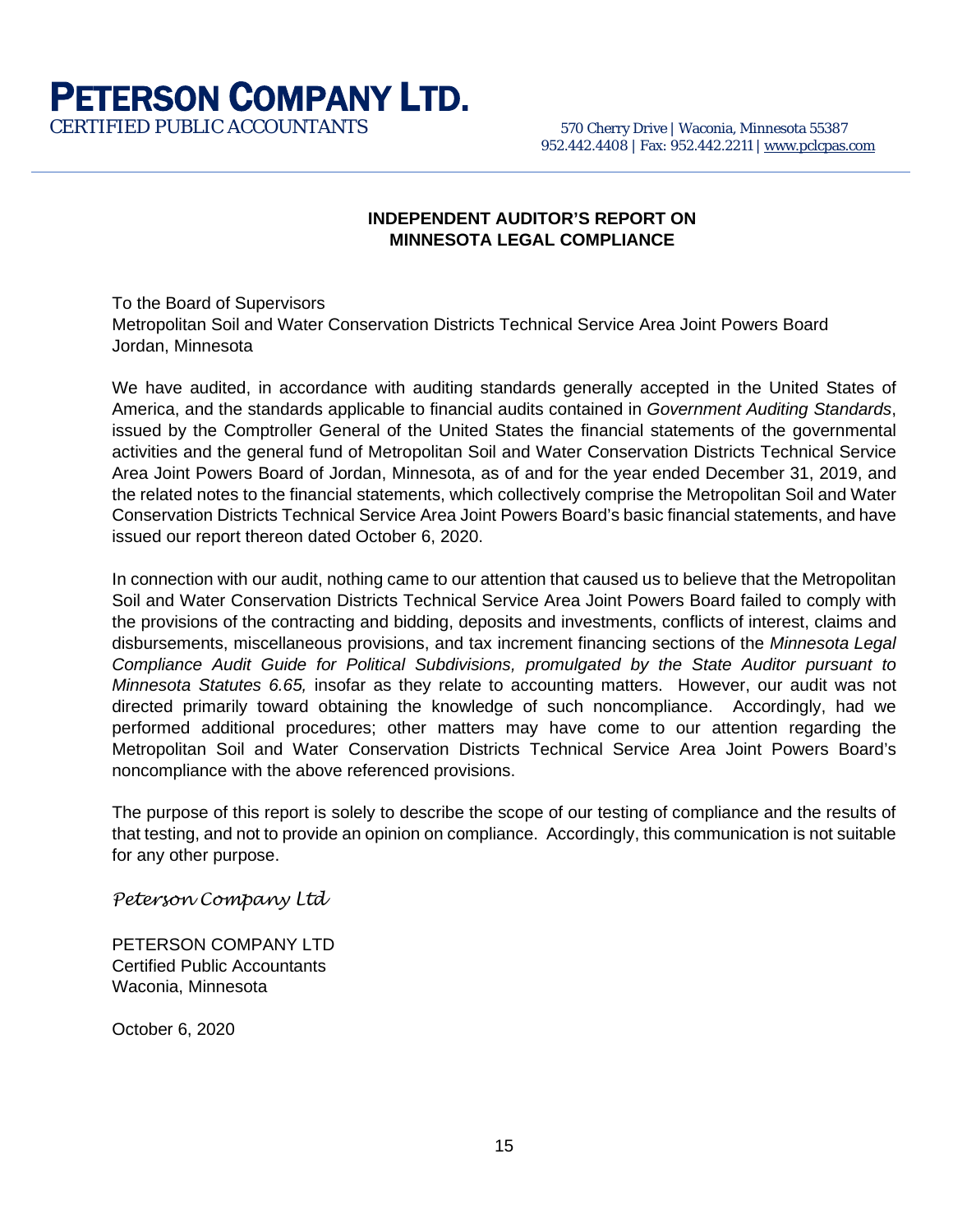## **INDEPENDENT AUDITOR'S REPORT ON INTERNAL CONTROL OVER FINANCIAL REPORTING AND ON COMPLIANCE AND OTHER MATTERS BASED ON AN AUDIT OF FINANCIAL STATEMENTS PERFORMED IN ACCORDANCE WITH GOVERNMENT AUDITING STANDARDS**

To the Board of Supervisors Metropolitan Soil and Water Conservation Districts Technical Service Area Joint Powers Board Jordan, Minnesota

We have audited, in accordance with the auditing standards generally accepted in the United States of America and the standards applicable to financial audits contained in *Government Auditing Standards*  issued by the Comptroller General of the United States*,* the financial statements of the governmental activities of Metropolitan Soil and Water Conservation Districts Technical Service Area Joint Powers Board, Jordan, Minnesota, as of and for the year ended December 31, 2019, and the related notes to the financial statements, which collectively comprise Metropolitan Soil and Water Conservation Districts Technical Service Area Joint Powers Board's basic financial statements, and have issued our report thereon dated October 6, 2020.

#### **Internal Control Over Financial Reporting**

In planning and performing our audit of the financial statements, we considered Metropolitan Soil and Water Conservation Districts Technical Service Area Joint Powers Board's internal control over financial reporting to determine the audit procedures that are appropriate in the circumstances for the purpose of expressing our opinions on the financial statements, but not for the purpose of expressing an opinion on the effectiveness of Metropolitan Soil and Water Conservation Districts Technical Service Area Joint Powers Board's internal control over financial reporting. Accordingly, we do not express an opinion on the effectiveness of Metropolitan Soil and Water Conservation Districts Technical Service Area Joint Powers Board's internal control over financial reporting.

A deficiency in internal control over financial reporting exists when the design or operation of a control does not allow management or employees, in the normal course of performing their assigned functions, to prevent, or detect and correct, misstatements on a timely basis. A material weakness is a deficiency, or combination of deficiencies, in internal control over financial reporting such that there is a reasonable possibility that a material misstatement of the entity's financial statements will not be prevented or detected and corrected on a timely basis.

A significant deficiency is a deficiency, or a combination of deficiencies, in internal control over financial reporting that is less severe than a material weakness, yet important enough to merit attention by those charged with governance.

Our consideration of internal control over financial reporting was for the limited purpose described in the first paragraph of this section and was not designed to identify all deficiencies in internal control over financial reporting that might be material weaknesses or significant deficiencies. Given these limitations, during our audit we did not identify any deficiencies in internal control over financial reporting that we consider to be material weaknesses. However, material weaknesses may exist that have not been identified.